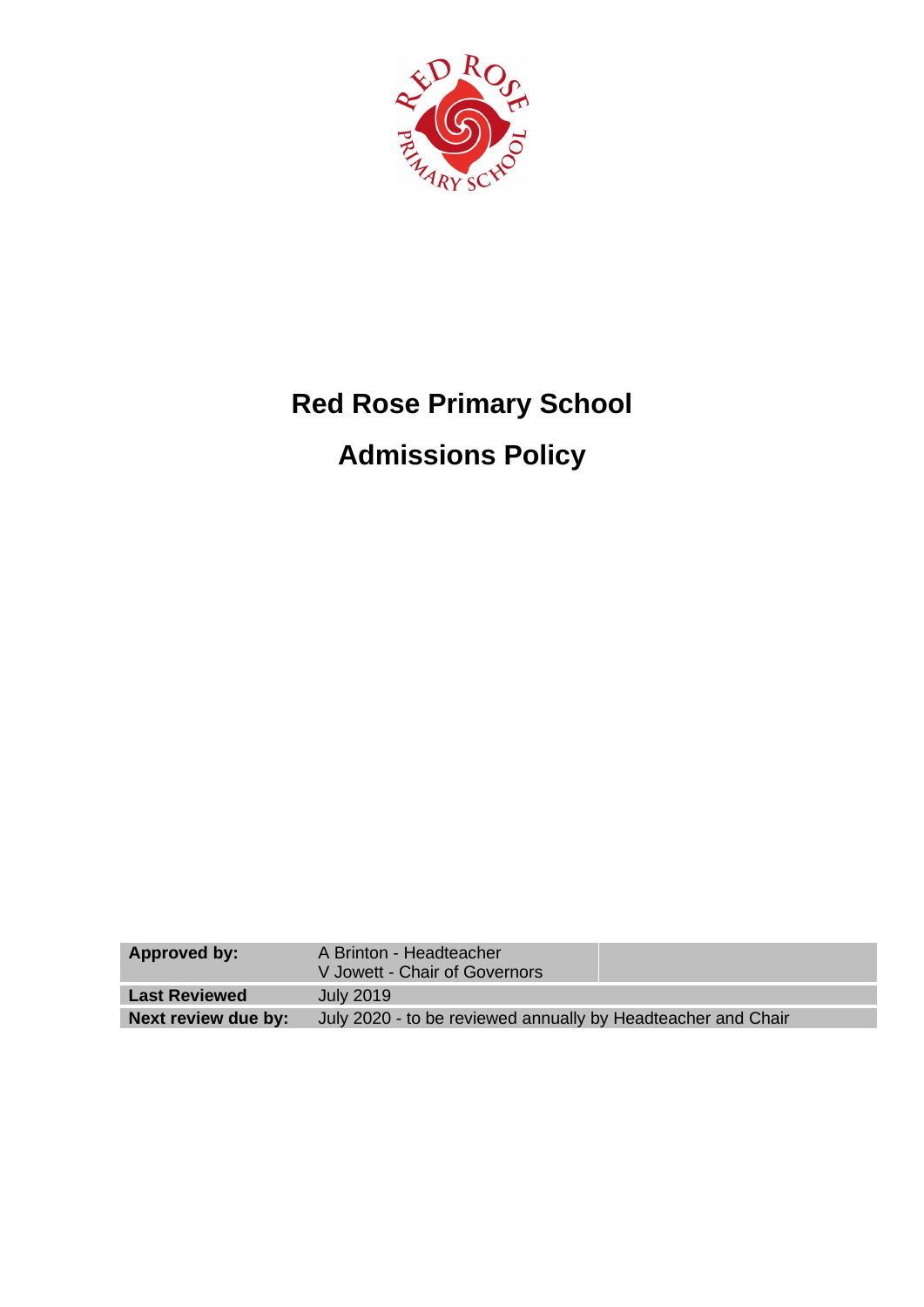

#### **1. Aims**

This policy aims to:

- $\bullet$  explain how to apply for a place at the school
- set out the school's arrangements for allocating places to the pupils who apply
- explain how to appeal against a decision not to offer your child a place

#### **2. Legislation and statutory requirements**

This policy is based on the following advice from the Department for Education (DfE):

- **[School Admissions Code](https://www.gov.uk/government/publications/school-admissions-code--2)**
- [School Admission Appeals Code](https://www.gov.uk/government/publications/school-admissions-appeals-code)

#### **3. Definitions**

The *'normal admissions round'* is the period during which parents can apply for state-funded school places at the school's normal point of entry, using the common application form provided by their home local authority.

*'Looked after children'* are children who, at the time of making an application to a school, are:

- in the care of a local authority; or
- being provided with accommodation by a local authority in exercise of its social services functions.

*'Previously looked after children'* are children who were looked after, but ceased to be so because they:

- were adopted under the Adoption Act 1976 or the Adoption and Children Act 2002; or
- became subject to a child arrangements order; or
- $\bullet$  became subject to a special guardianship order.

A child reaches '*compulsory school age'* on the prescribed day following his or her fifth birthday (or on his or her fifth birthday if it falls on a prescribed day). The prescribed days are 31 December, 31 March and 31 August.

Aim High Be Proud Respect Excellence Determination Responsibility Opportunity Support for Others Equality [www.redroseprimaryschool.com](http://www.redroseprimaryschool.com/)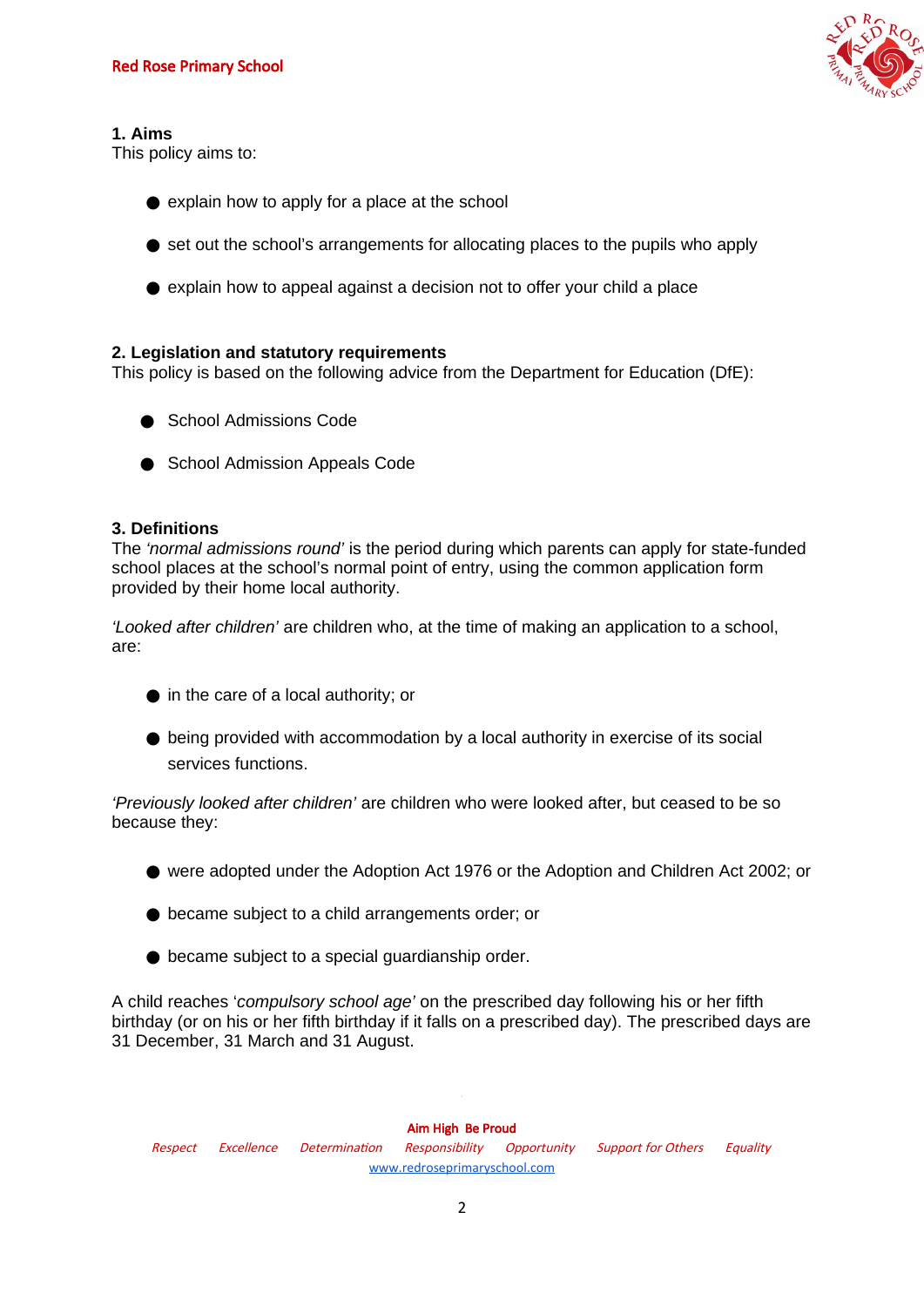

#### **4. How to apply**

For applications in the normal admissions round you should use the application form provided by Durham Local Authority. You can use this form to express your preference for a minimum of 3 state-funded schools, in rank order.

You will receive an offer for a school place directly from Durham Local Authority.

#### **5. Requests for admission outside the normal age group**

Parents are entitled to request a place for their child outside of their normal age group.

Decisions on requests for admission outside the normal age group will be made on the basis of the circumstances of each case and in the best interests of the child concerned. In accordance with the School Admissions Code, this will include taking account of:

- parents' views
- information about the child's academic, social and emotional development
- $\bullet$  where relevant, their medical history and the views of a medical professional
- whether they have previously been educated out of their normal age group
- $\bullet$  whether they may naturally have fallen into a lower age group if it were not for being born prematurely
- $\bullet$  the child's date of birth
- the Headteacher's views

Wherever possible, requests for admission outside a child's normal age group will be processed as part of the main admissions round. They will be considered on the basis of the admission arrangements laid out in this policy, including the oversubscription criteria listed in Section 6. Applications will not be treated as a lower priority if parents have made a request for a child to be admitted outside the normal age group.

Parents will always be informed of the reasons for any decision on the year group a child should be admitted to. Parents do not have a right to appeal if they are offered a place at the school, but it is not in their preferred age group.

### **6. Allocation of places**

#### 6.1 Admission number

The school has an agreed admission number of 45 pupils for entry in Reception.

#### 6.2 Oversubscription criteria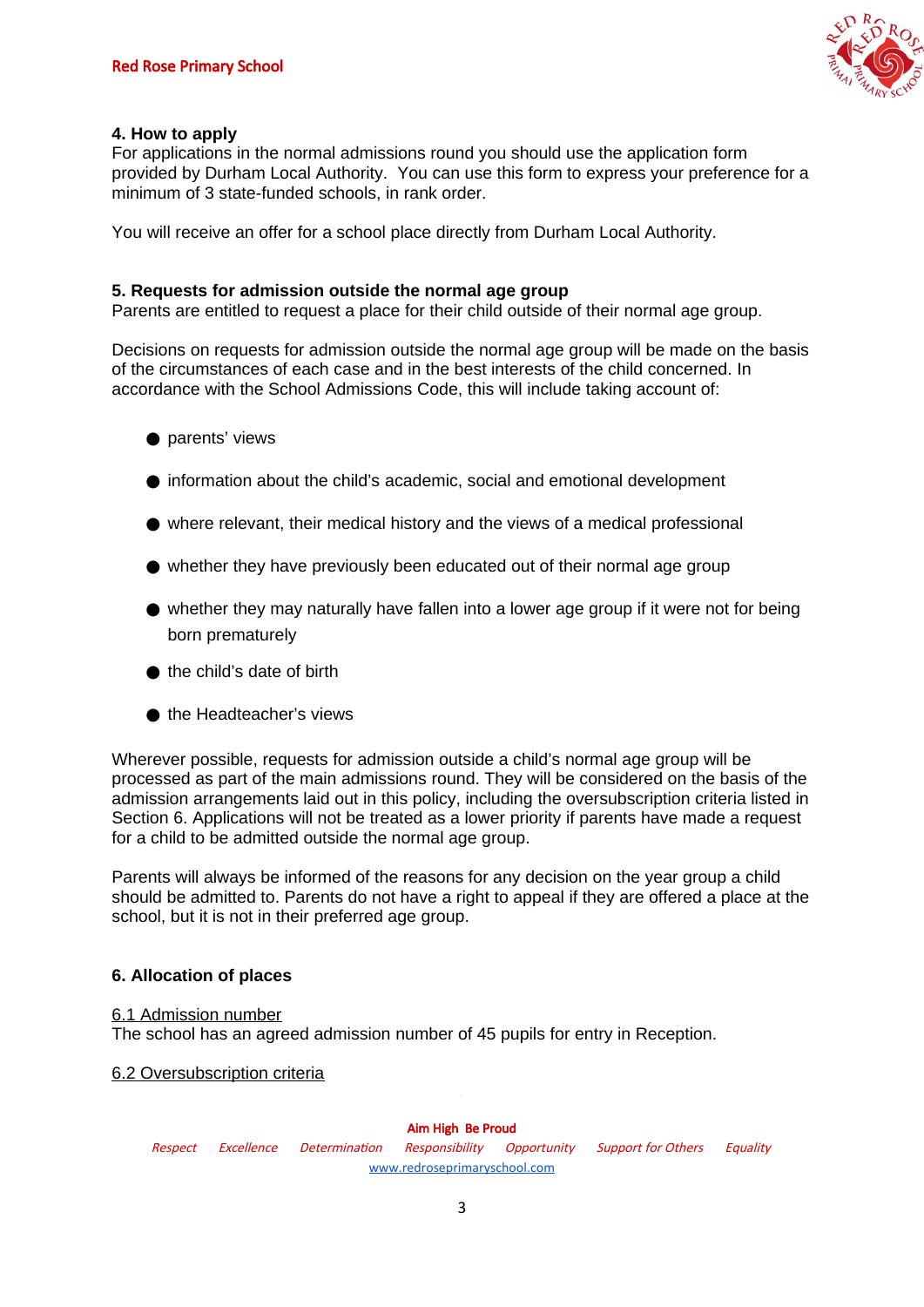

All children whose statement of special educational needs (SEN) or education, health and care (EHC) plan names the school will be admitted before any other places are allocated. If the school is not oversubscribed, all applicants will be offered a place. In the event that the school receives more applications than the number of places it has available, places will be given to those children who meet any of the criteria set out below, in order, until all places are filled.

- 1. Children who are 'looked after' or a child who was previously looked after but immediately after being looked after became subject to an adoption, residence/child arrangement, or special guardianship order\*. A looked after child is a child who is, at the time of making an application to a school, (a) in the care of a local authority, or (b) being provided with accommodation by a local authority in the exercise of their social services functions (see the definition in section 22(1) of the Children Act 1989).
- 2. Medical Reasons: Children with very exceptional medical factors directly related to school placement.
- 3. Sibling Links: Children who have a sibling\*\* already attending the school and who is expected to be on roll at the school at the time of admission.
- 4. Distance: Children who live nearest the preferred school measured by the shortest walking route\*\*\*. This will be based on the child's address. Where the last place to be allocated would mean that a multiple birth sibling group i.e. twins, triplets or other multiple birth sibling groups, would be split, the sibling group will be given priority over other children. Otherwise if only one final place can be offered and two applicants live equidistant from the school, the LA's system of random allocation will apply.
- 5. Highest priority will be given to looked after children and all previously looked after children who apply for a place at the school.
- 6. Priority will next be given to children with siblings at the school. Siblings include step siblings, foster siblings, adopted siblings and other children living permanently at the same address. Priority will not be given to children with siblings who are former pupils of the school.

\* An adoption order is an order under section 12 of the Adoption Act 1976 or section 46 of the Adoption and Children Act 2002. A 'residence order' is an order settling the arrangements to be made as to the person with whom the child is to live under section 8 of the Children Act 1989. A child arrangement order is an order settling the arrangements to be made as to the person with whom the child is to live under section 14 of the Children and Families Act 2014. Section 14A of the Children Act 1989 defines a 'special guardianship order' as an order appointing one or more individuals to be a child's special guardian (or special guardians).

\*\* Sibling is defined as children who live as brother or sister in the same house, including natural brothers or sisters, half brothers or sisters, adopted brothers or sisters, step brothers or sisters and children of the parent/carer's partner. Some schools give priority to